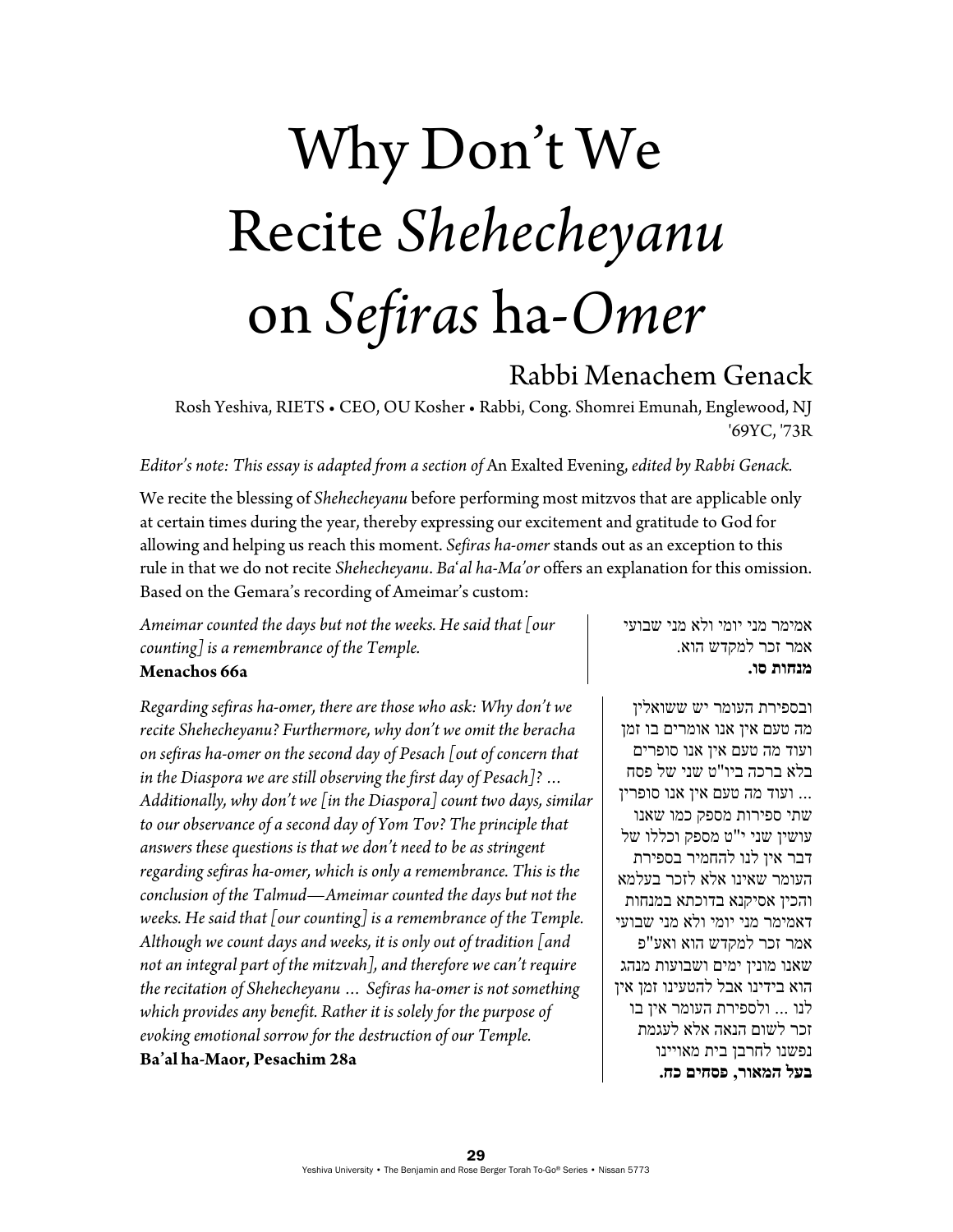According to *Ba'al ha*-*Ma'or*, *sefiras ha-omer,* as it is performed today, is z*echer la-Mikdash* (a remembrance for the Temple), but only a general remembrance of the original practice in the *Beis ha-Mikdash*, whose purpose is to evoke emotion, not one that is meant to remind us of the actual past practice. Since *sefirah* is a general remembrance, it does not rise to the level of a performance that requires a *Shehecheyanu*.

The Rav suggested that there are two types of such remembrances, one that recalls the glory of the *Beis ha-Mikdash* (such as taking the *lulav* for seven days, which reflects the ritual in the Temple when it was standing) and another that reminds us of its destruction (such as putting ashes on the head of a groom under the *chupah*). As *Ba'al ha-Ma'or* indicates, *sefiras ha-omer* is not of the first type, it is therefore meant to remind us of the destruction of the Temple. Tosafos write:

*After one recites the beracha on sefirah, one says, "may it be your will [that the Temple be speedily rebuilt]," which we don't do for the blowing of shofar or shaking the lulav because nowadays [sefirah] is only a recitation for [the purpose of remembering] the Temple, but lulav and shofar involve an action.*  **Tosafos, Megillah 20b**

ואחר שבירך על הספירה אומר י"ר שיבנה וכו' מה שאין כן בתקיעת שופר ולולב והיינו טעמא לפי שאין אלא הזכרה עתה לבנין ביהמ"ק אבל לשופר ולולב יש עשיה. **תוספות, מגילה כ:** 

The declaration that we make after *sefirah* is not made after shaking the *lulav*, which after the first day is also *zecher le-mikdash*. Tosafos differentiate between the two by saying that *sefirah* is **only** a *zecher le-mikdash* whereas *lulav* has a specific action associated with it. Both *lulav* and *sefirah* are remembrances, but they represent two kinds of *zecher le-mikdash*. *Lulav* was instituted as a remembrance, but it represents the fulfillment, the *kiyum*, of the mitzvah of *lulav*. On the other hand, both the institution and fulfillment of *sefirah* are *zecher le-mikdash* per se.

That is why we do not recite *Shehecheyanu*, which is an expression of joy. This may also serve as a source for the mourning nature of the *sefirah* period. It is not only a remembrance of the death of Rabbi Akiva's students but an expression of the intrinsic nature of the contemporary mitzvah. According to this rationale, mourning should extend throughout the entire *sefirah* period, which is in fact the opinion of the Ari (cited in *P'ri Eitz Chaim*, *Sha'ar Sefiras ha-Omer* no. 7).

Rambam (*Temidim and Musafim* 7:22), however, assumes that the mitzvah of *sefiras ha-omer* is still biblically mandated today and does not differ in this sense from its status at the time of the *Beit ha-Mikdash*. The Rav suggested that it is possible to explain the lack of *She-hecheyanu* even according to Rambam based on the understanding of the *Sefer ha-Chinuch*:

*The root of the mitzvah, on a simple level, is that the foundation of the Jewish people is the Torah … The main purpose of the Jews being redeemed from Egypt was so that they would accept the Torah at Sinai and observe it … For this reason … we are commanded to count from the day after the beginning of Pesach until the day of the giving of the* 

משרשי המצוה על צד הפשט, לפי שכל עיקרן של ישראל אינו אלא התורה ... והיא העיקר והסיבה שנגאלו ויצאו ממצרים כדי שיקבלו התורה בסיני ויקיימוה ... ומפני כן ... נצטוינו למנות ממחרת יום טוב של פסח עד יום נתינת התורה, להראות בנפשנו החפץ הגדול אל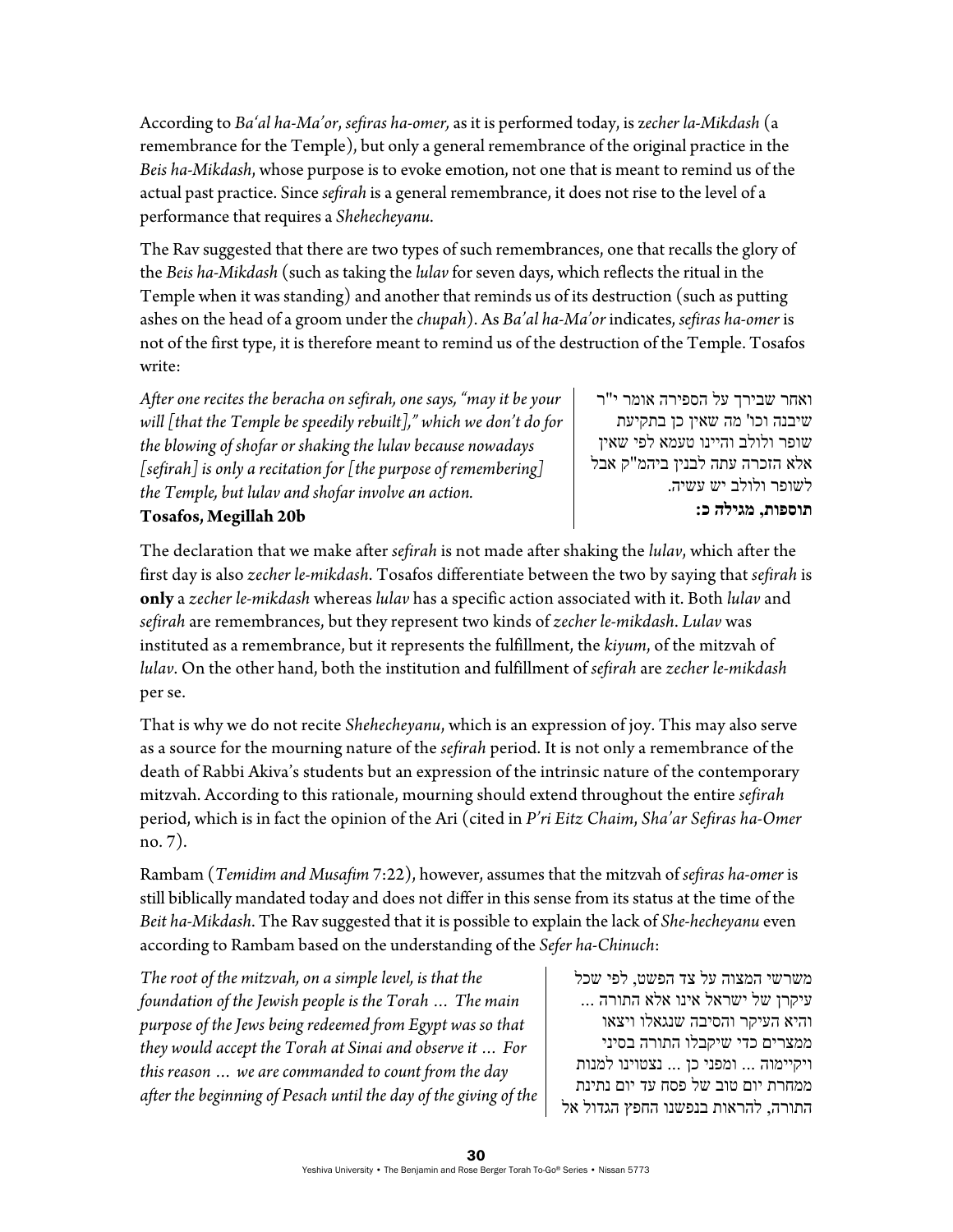*Torah to show our great desire for this glorious day that we have been anticipating … because counting shows a person that his true longing and desire is to reach that day.*  **Sefer ha-Chinuch, Mitzvah 306** 

היום הנכבד הנכסף ללבנו ... כי המנין מראה לאדם כי כל ישעו וכל חפצו להגיע אל הזמן ההוא. **ספר החינוך מצוה שו** 

The *Chinuch* explains that the count expresses a sense of longing and anticipation for the ultimate goal of accepting the Torah at Sinai, and therefore indicates that we have not yet reached the goal. This is antithetical to the nature of *Shehecheyanu*, which is recited to express gratitude for having reached a particular goal. *Sefirah*, on the contrary, demonstrates that we have not yet reached the goal.

This understanding may also explain why the Torah has us wait until after the first day of Pesach to begin counting *sefiras ha-omer*. The *Chinuch* explains that the first day of Pesach is singled out for the specific purpose of remembering the miraculous Exodus, which in itself was a testament to God's dual role as Creator and Controller of history. Since *sefiras ha-omer* is an expression of our not having yet attained our intended goal, it is inappropriate to perform this mitzvah on the first day of Pesach and mitigate our happiness and joy over the actual Exodus. It is also perhaps for this reason that some people outside the Land of Israel follow the custom of reciting *sefirat ha-omer* on the second night only after completing the seder*,* so as not to mitigate the joy of the seder with our feelings of sadness for not yet having attained the ultimate goal of accepting the Torah.

The Rav's view concerning the recitation of *Shehecheyanu*—that the mitzvah of *sefiras ha-omer* is characterized by longing and aspiration and reaches culmination only with the arrival of Shavuot—can be applied in other situations as well. *Shach* (Y.D. 28:5) asks why there is no *Shehecheyanu* when a man marries a woman. He does not resolve the question.

Rabbi Shlomo Eiger, *Gilyon Maharsha* ad loc., answers that *kiddushin* (betrothal) itself is only a *hechsher mitzvah* (preparatory stage) necessary to fulfill the mitzvah of *p'ru ur'vu* (procreation). This answer may suffice according to Rabbeinu Asher (*Kesubos* 1:12). However, according to the Rambam (*Ishus* 3:23), who states that the *berachah* on *kiddushin* is a *berachah* on the mitzvah, similar to any other *berachah* on a mitzvah, it is clear that *kiddushin* itself is the mitzvah—so this answer will not suffice.

*Aruch ha-Shulchan* (OC 223:4) suggests a technical answer. He writes that one cannot recite *Shehecheyanu* at the time of the *kiddushin* because the process is not complete until the *nisuin* (marriage). One cannot recite *Shehecheyanu* at the time of *nisuin* because the other dimension of marriage takes place at the time of the *kiddushin*.

According to the Rav's approach, we could offer a different answer to the question of why there is no *Shehecheyanu* on marriage. The mitzvah of getting married (according to Rambam) does not take place in a moment's time, when the ring is placed on the wife's finger. Rather it is a life-long process, a goal that is fulfilled only with the passage of time as the relationship and the family is built. It is a lifelong endeavor, where the goal is never totally achieved, as the relationship between husband and wife is deepened and hopefully constantly enhanced. Therefore, as the goal is not at hand at the time of the initial marriage, *Shehecheyanu* is not recited.